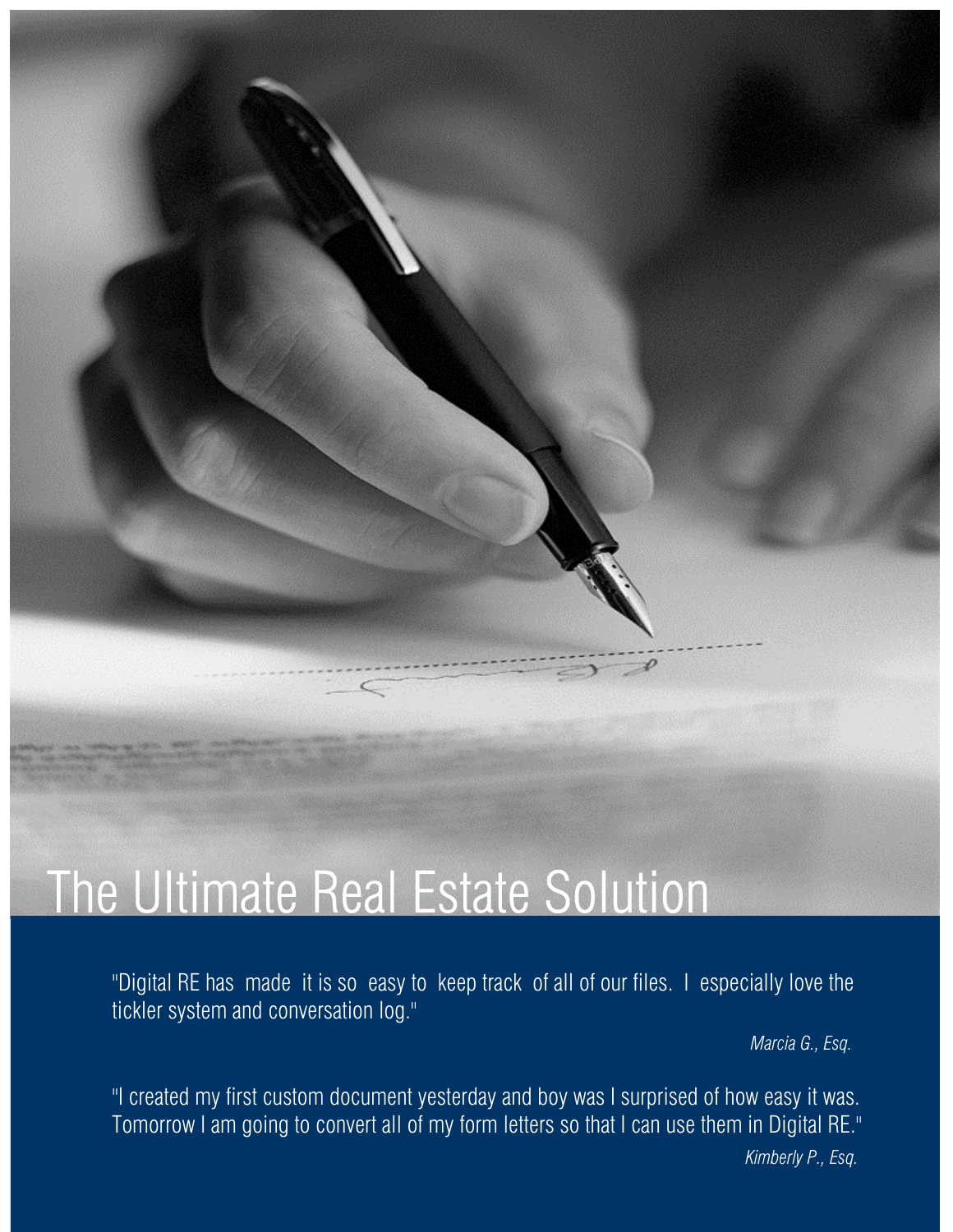# The Ultimate Real Estate Solution

#### Finally…

Software that runs your entire residential real estate practice. There is nothing like it on the market today! This innovative transaction management software is feature rich and user friendly. Digital RE will enable your office to close real estate transactions quickly and efficiently.

#### A Simple Solution…

Digital RE was designed by real estate practitioners for real estate practitioners. The intuitive layout is easy to learn and Digital RE' features are quickly mastered by even the most novice of users.

#### Document Preparation…

From industry standard documents, to HUD-1 and HUD1-A Settlement Statements and many other real estate related documents, Digital RE makes creating them as simple as pressing a button. And adding your own documents could not be easier.

#### Go Paperless…

Isn't it about time that you rid yourself of all that paper? With our intelligent imaging and archiving feature you can scan all of your files and save them to your computer. Finding and printing a closed file takes only seconds.

#### Transaction Management…

Now you can access the status of all your files at the touch of a button. Keep your finger on the pulse of your business. Know all your file inventory, vendors, referral sources and much more instantly. Digital RE also tracks open conditions, conversations and contract dates.

#### And Check Writing Too…

Use pre-printed or blank check stock to create checks and then reconcile your account in minutes using a standard download from your bank.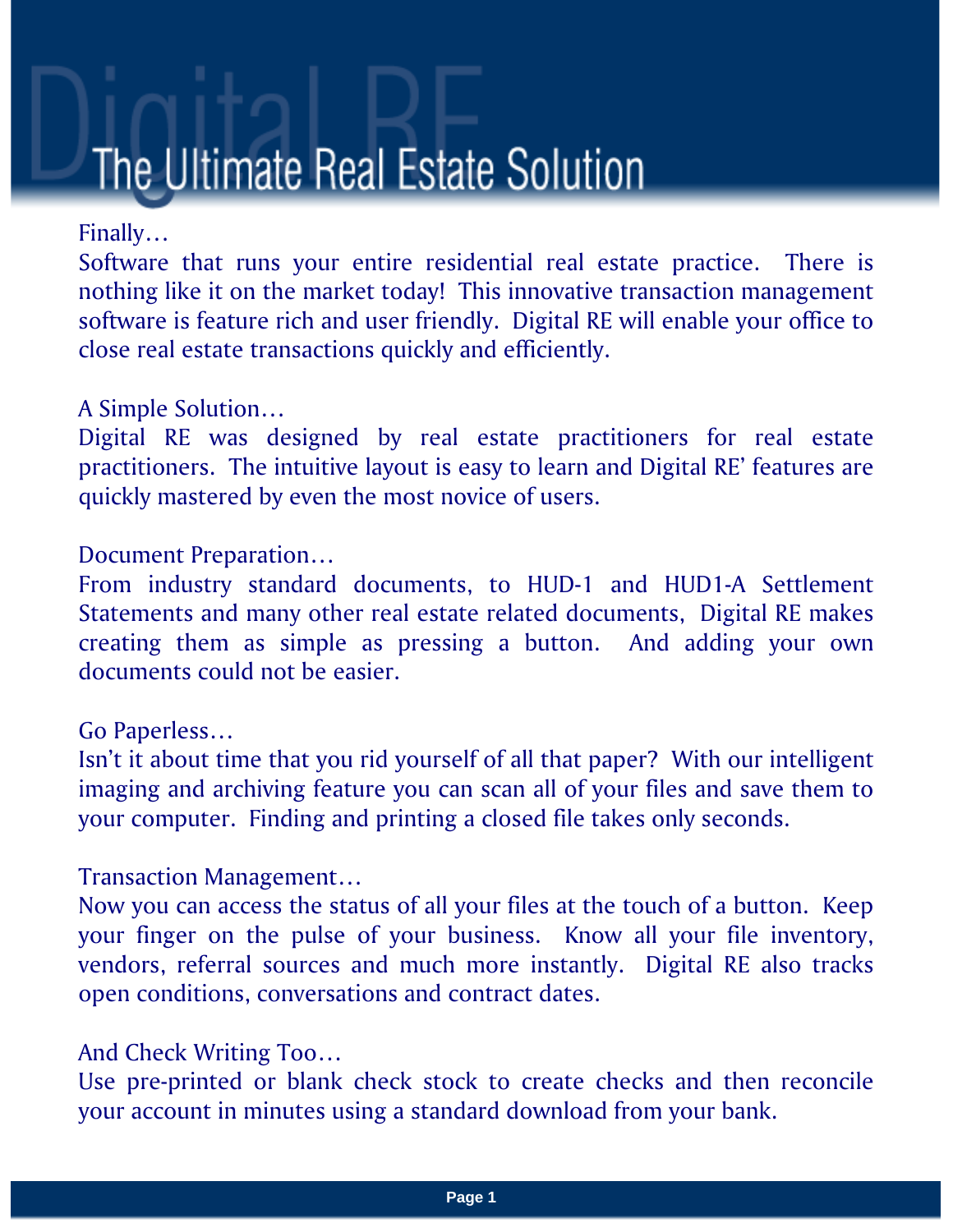### So many features, so easy to learn!

Digital RE has completely automated the practice of residential real estate law by performing such tasks as:

- Document Preparation
- Correspondence
- Title Ordering
- Electronic Document Delivery
- Title Condition Tracking
- Contact Management
- Automated HUD1/HUD1A
- Settlement Statement
- Automated Check Writing
- Checking Account Reconciliation
- Funding Reconciliation
- Closing Scheduling
- Title Conditions Tracking
- Management Reporting
- Production Reporting
- Messaging System
- Marketing Letters and Reporting
- Scanning and Archiving
- Conversation Log

By inputting the file information once into Digital RE you can perform all of the above listed tasks and more in seconds and are able to create industry standard or custom documents effortlessly.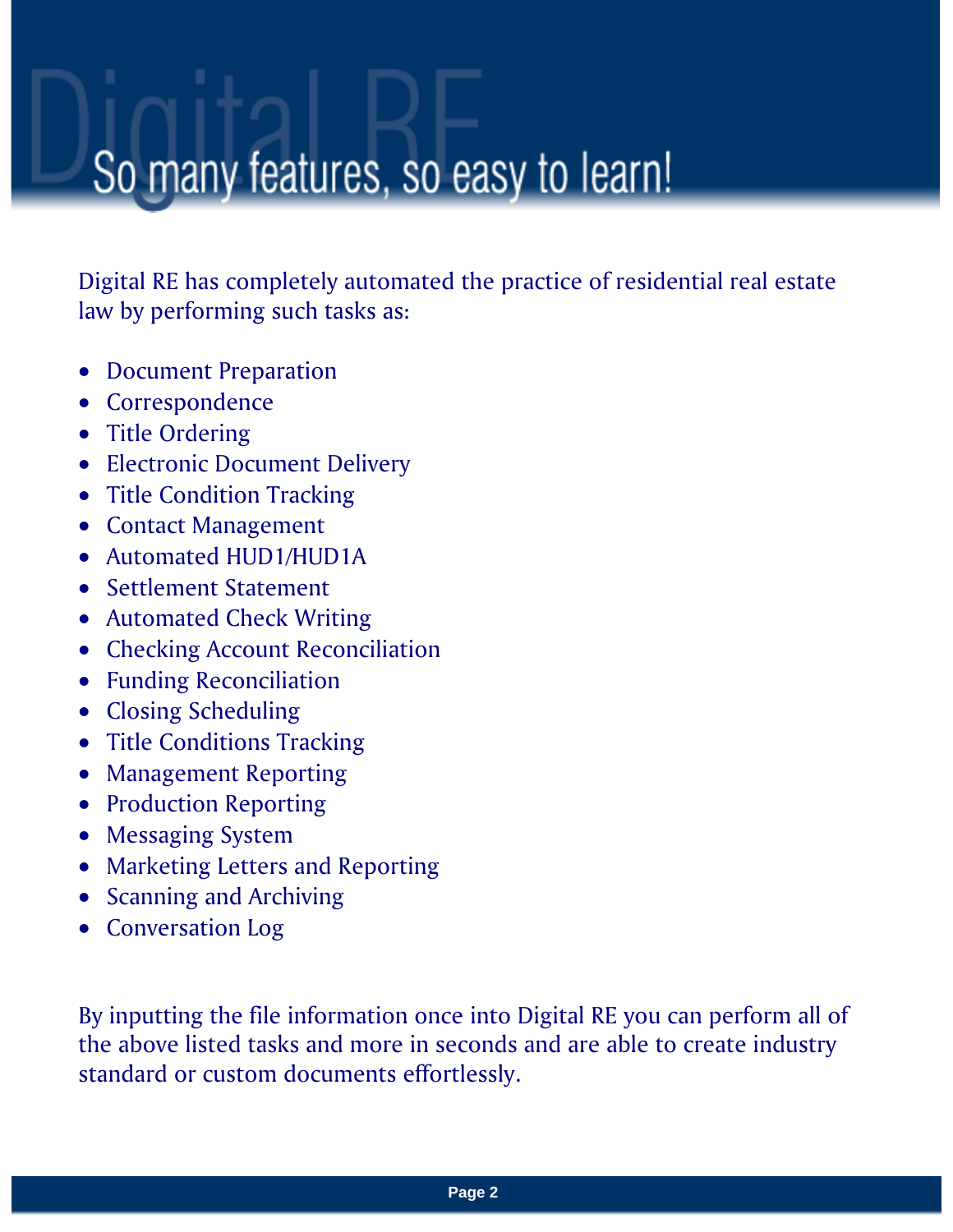# How do we stack up?

|                                           | Snap Close Lawyer | Hot Docs | <b>Digital RE</b> |
|-------------------------------------------|-------------------|----------|-------------------|
| <b>Automated Document Library</b>         |                   |          |                   |
| Document and Image Storage                |                   |          |                   |
| Automated HUD 1 & HUD 1a                  |                   |          |                   |
| <b>Automated Closing Statement</b>        |                   |          |                   |
| <b>Tickler System</b>                     |                   |          |                   |
| Messaging System                          |                   |          |                   |
| <b>Automated Check Writing</b>            |                   |          |                   |
| <b>Checking Account Reconciliation</b>    |                   |          |                   |
| <b>Escrow Tracking</b>                    |                   |          |                   |
| <b>Closing Schedule</b>                   |                   |          |                   |
| <b>Open Condition Tracking</b>            |                   |          |                   |
| <b>Title Ordering</b>                     |                   |          |                   |
| <b>File Settlement and Tracking</b>       |                   |          |                   |
| <b>Management Reporting</b>               |                   |          |                   |
| <b>Production Letters &amp; Reporting</b> |                   |          |                   |
| <b>Marketing Letters &amp; Reporting</b>  |                   |          |                   |
| <b>Internet or CD File Delivery</b>       |                   |          |                   |
| <b>Contact Management</b>                 |                   |          |                   |
| <b>Scanning and Archiving</b>             |                   |          |                   |
| <b>Conversation Log</b>                   |                   |          |                   |